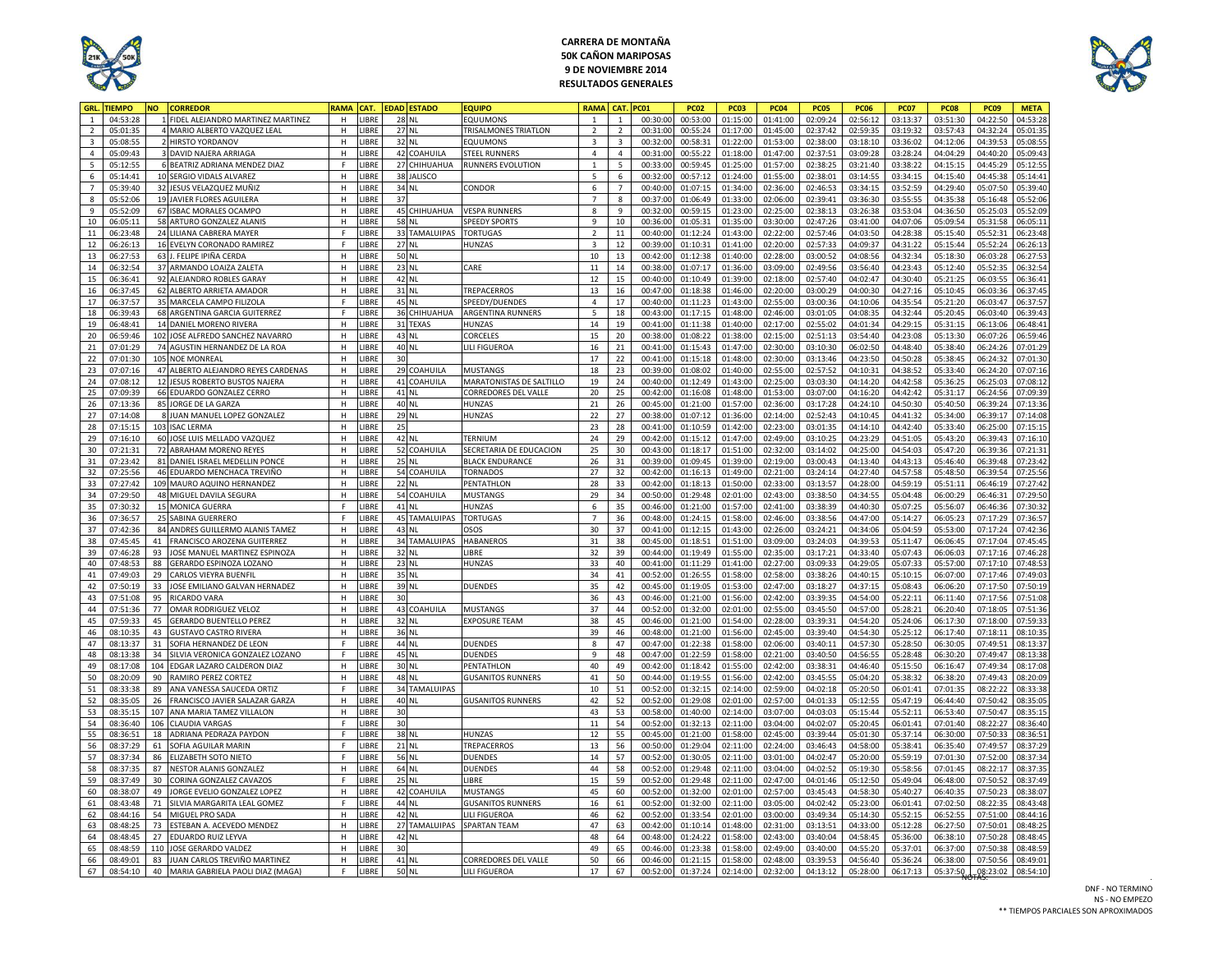

## **CARRERA DE MONTAÑA 50K CAÑON MARIPOSAS 9 DE NOVIEMBRE 2014 RESULTADOS GENERALES**



| GRL. | <b>TIEMPO</b> | <b>NO</b> | <b>CORREDOR</b>                     | <b>RAMA</b> | ICAT. |    | <b>EDAD ESTADO</b> | <b>EQUIPO</b>            | <b>RAMA CAT. PC01</b> |    |          | <b>PC02</b> | <b>PC03</b> | <b>PC04</b> | <b>PC05</b> | <b>PC06</b> | <b>PC07</b> | <b>PC08</b> | <b>PC09</b> | <b>META</b> |
|------|---------------|-----------|-------------------------------------|-------------|-------|----|--------------------|--------------------------|-----------------------|----|----------|-------------|-------------|-------------|-------------|-------------|-------------|-------------|-------------|-------------|
| 68   | 08:54:12      | 42        | LYDIA MUÑOZ MIRLES                  |             | LIBRE |    | 25 NL              | <b>LILI FIGUEROA</b>     | 18                    | 68 | 00:52:00 | 01:37:23    | 02:14:00    | 02:40:00    | 04:13:17    | 05:28:00    | 06:17:15    | 05:37:55    | 08:22:58    | 08:54:12    |
| 69   | 08:54:56      | 79        | <b>REBECA MENDIZAN</b>              |             | LIBRE |    | 53 NL              | <b>HUNZAS</b>            | 19                    | 69 | 00:47:00 | 01:25:15    | 02:01:00    | 02:49:00    | 03:47:00    | 05:12:20    | 05:49:06    | 06:48:30    | 07:52:00    | 08:54:56    |
| 70   | 08:56:49      | 22        | JESUS EMILIO LOPEZ GONZALEZ         |             | LIBRE |    | 41 NL              | <b>HUNZAS</b>            | 51                    | 70 | 00:50:00 | 01:29:38    | 02:11:00    | 03:05:00    | 04:03:10    | 05:25:05    | 06:05:12    | 07:08:30    | 08:22:54    | 08:56:49    |
| 71   | 08:57:48      | 94        | JOSE LUIS GONZALEZ                  |             | LIBRE | 30 |                    | <b>VERTIMANIA</b>        | 52                    | 71 | 00:51:00 | 01:33:58    | 02:14:00    | 03:10:00    | 04:03:14    | 05:29:50    | 06:05:59    | 07:09:07    | 08:22:43    | 08:57:48    |
| 72   | 09:05:19      |           | 20 IDALIA TAMEZ                     |             | LIBRE |    | 41 NL              | <b>HUNZAS</b>            | 20                    | 72 | 00:47:00 | 01:24:39    | 02:01:00    | 02:49:00    | 03:46:00    | 05:11:40    | 05:49:06    | 06:56:40    | 08:22:50    | 09:05:19    |
| 73   | 09:09:55      | 82        | DIEGO ERNESTO GOMEZ IÑIGUEZ         |             | LIBRE |    | <b>20 NL</b>       | <b>GUSANITOS RUNNERS</b> | 53                    | 73 | 00:50:00 | 01:29:41    | 02:11:00    | 02:59:00    | 04:02:23    | 05:23:15    | 06:02:20    | 07:04:55    | 08:23:13    | 09:09:55    |
| 74   | 09:10:23      | 78        | ANGEL SERGIO TAMEZ ALMAGUER         |             | LIBRE |    | 42 NL              | <b>HUNZAS</b>            | 54                    | 74 | 00:51:00 | 01:32:00    | 02:11:00    | 03:04:00    | 04:02:57    | 05:26:50    | 06:05:14    | 07:08:26    | 08:23:09    | 09:10:23    |
| 75   | 09:16:59      | 70        | JOSE HUMBERTO CONTRERAS CORONADO    | H           | LIBRE |    | 57 NL              | LIBRE                    | 55                    | 75 | 00:49:00 | 01:26:16    | 01:58:00    | 02:46:00    | 03:38:46    | 05:07:15    | 05:47:42    | 07:04:25    | 08:23:06    | 09:16:59    |
|      | 09:21:38      | 36        | CARLOS ALBERTO AGUIRRE RODRIGUEZ    | H           | LIBRE |    | 35 NL              | <b>ROL MONTERREY</b>     | 56                    | 76 | 00:46:00 | 01:21:00    | 01:58:00    | 02:15:00    | 04:02:12    | 05:22:28    | 06:02:21    | 07:04:50    | 08:23:17    | 09:21:38    |
|      | 09:31:14      | 75        | FLOR VERONICA VIGUERRAS SALAZAR     |             | LIBRE |    | 43 NL              | <b>CLUB ZARAGOZA</b>     | 21                    | 77 | 00:59:00 | 01:40:00    | 02:14:00    | 03:14:00    | 04:13:04    | 05:41:30    | 06:21:23    | 07:32:40    | 08:28:00    | 09:31:14    |
| 78   | 09:40:01      | 55        | <b>HIRAM GARCIA</b>                 |             | LIBRE |    | 44 NL              | <b>DUENDES</b>           | 57                    | 78 | 00:58:00 | 01:37:15    | 02:11:00    | 02:08:00    | 04:02:35    | 05:15:22    | 05:50:22    | 06:50:40    | 08:22:38    | 09:40:01    |
|      | <b>DNF</b>    | 76        | JESUS FERNANDO AVILES HILARIO       |             | LIBRE |    | 38 COAHUILA        | <b>MUSTANGS</b>          |                       |    | 00:59:00 | 01:41:00    | 02:14:00    | 03:14:00    | 04:28:00    | <b>DNF</b>  |             |             |             |             |
|      | DNF           | 59        | ROBERTO CARLOS ALMGUER MONTEMAYOR   | H           | LIBRE |    | 43 NL              | K2 TEAM                  |                       |    | 01:09:00 | 02:01:02    | 02:21:00    | 02:30:00    | <b>DNF</b>  |             |             |             |             |             |
|      | <b>DNF</b>    | 13        | <b>ABRAHAM ENOC RIOS MARTINEZ</b>   |             | LIBRE |    | 37 COAHUILA        | SIN LIMITES RUNNING TEAM |                       |    | 00:41:00 | 01:16:42    | 01:51:00    | 02:41:00    | <b>DNF</b>  |             |             |             |             |             |
|      | <b>DNF</b>    | 91        | BERNARDO PROAÑO ARCINIEGA           |             | LIBRE |    | 36 NL              |                          |                       |    | 00:39:0  | 01:09:33    | 01:37:00    | 02:26:00    | <b>DNF</b>  |             |             |             |             |             |
|      | DNF           | 44        | CESAR CELESTINO RODRIGUEZ MARTIN    |             | LIBRE |    | 28 NL              | <b>BLACK DIAMOND</b>     |                       |    | 00:46:00 |             | 01:57:00    | 02:41:00    | <b>DNF</b>  |             |             |             |             |             |
|      | 21k           | 50        | LUIS MARIO BENITEZ PLAUCHUD         |             | LIBRE |    | 50 NL              | <b>DUENDES</b>           |                       |    |          |             |             |             |             |             |             |             |             |             |
|      | 21K           | 52        | RODOLFO VILLAREAL SAFI              |             | LIBRE |    | 51 NL              | <b>DUENDES</b>           |                       |    |          |             |             |             |             |             |             |             |             |             |
|      | 21K           | 56        | <b>ARTURO WILLIAMS SANTOS</b>       |             | LIBRE |    | 49 NL              |                          |                       |    |          |             |             |             |             |             |             |             |             |             |
|      | 21k           | 65        | JOSE DE JESUS CASTILLO ORTIZ        |             | LIBRE |    | 39 NL              |                          |                       |    |          |             |             |             |             |             |             |             |             |             |
|      | <b>NS</b>     | 11        | <b>EGBERT KUIPER</b>                |             | LIBRE |    | 45 NL              | <b>DUENDES</b>           |                       |    |          |             |             |             |             |             |             |             |             |             |
|      |               |           | SERGIO ENRIQUE QUINATNILLA CISNEROS |             | LIBRE |    | 32 NI              | <b>LILI FIGUEROA</b>     |                       |    |          |             |             |             |             |             |             |             |             |             |
|      |               | 38        | JOSE EDUARDO FRIAS TREVIÑO          |             | LIBRE |    | 54 NL              | <b>DUFNDES</b>           |                       |    |          |             |             |             |             |             |             |             |             |             |
|      | NS            | 39        | <b>ANDRES GARZA VALDES</b>          |             | LIBRE |    | 47 COAHUILA        | SIN LIMITES RUNNING TEAM |                       |    |          |             |             |             |             |             |             |             |             |             |
|      | <b>NS</b>     | 51        | <b>JAVIER MARTINEZ</b>              |             | LIBRE |    | 39 NL              | SPEEDY                   |                       |    |          |             |             |             |             |             |             |             |             |             |
|      | <b>NS</b>     | 53        | <b>DAVID SOLIS TORRES</b>           |             | LIBRE |    | 49 NL              | <b>DUENDES</b>           |                       |    |          |             |             |             |             |             |             |             |             |             |
|      | <b>NS</b>     | 64        | <b>FRANCISCO MARTINEZ SALAS</b>     |             | LIBRE |    | 40 NL              |                          |                       |    |          |             |             |             |             |             |             |             |             |             |
|      | <b>NS</b>     |           | 101 TEY PAREDES                     |             | LIBRE |    | 43 COLIMA          | <b>NONE</b>              |                       |    |          |             |             |             |             |             |             |             |             |             |

NOTAS: .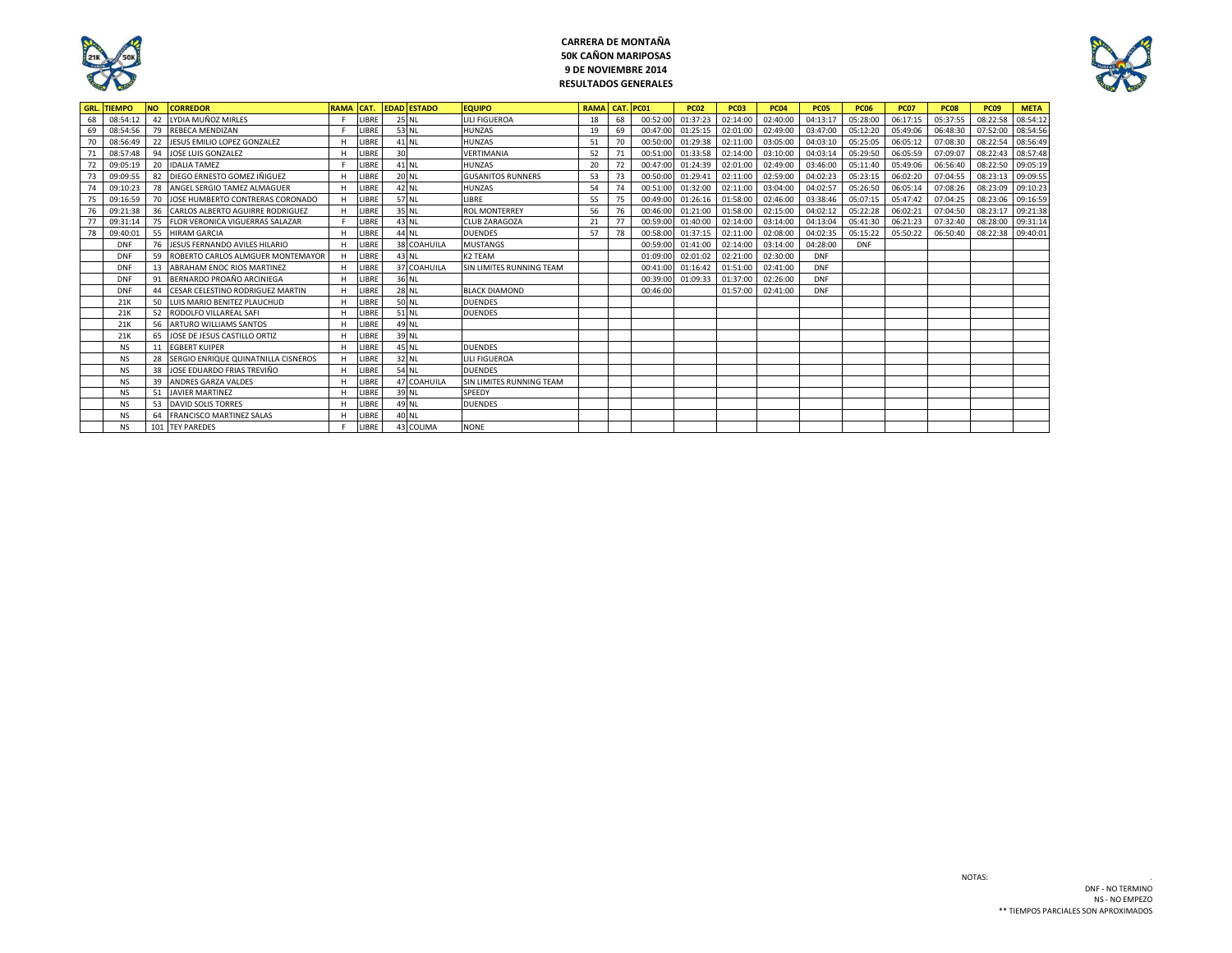

## **CARRERA DE MONTAÑA 50K CAÑON MARIPOSAS 9 DE NOVIEMBRE 2014 RESULTADOS FEMENIL LIBRE**



| <b>RAMAI</b> | <b>TIEMPO</b> | <b>NO</b> | <b>CORREDOR</b>                        | RAMA CAT. |              |    | <b>EDAD ESTADO</b>   | <b>EQUIPO</b>            | GRL. | CAT. PC01 |          | <b>PC02</b> | <b>PC03</b> | <b>PC04</b> | <b>PC05</b> | <b>PC06</b> | <b>PC07</b> | <b>PC08</b> | <b>PC09</b> | <b>META</b> |
|--------------|---------------|-----------|----------------------------------------|-----------|--------------|----|----------------------|--------------------------|------|-----------|----------|-------------|-------------|-------------|-------------|-------------|-------------|-------------|-------------|-------------|
|              | 05:12:55      |           | BEATRIZ ADRIANA MENDEZ DIAZ            |           | <b>LIBRE</b> |    | 27 CHIHUAHUA         | <b>RUNNERS EVOLUTION</b> | 5    |           | 00:33:00 | 00:59:45    | 01:25:00    | 01:57:00    | 02:38:25    | 03:21:40    | 03:38:22    | 04:15:15    | 04:45:29    | 05:12:55    |
|              | 06:23:48      |           | 24 LILIANA CABRERA MAYER               |           | LIBR         |    | <b>33 TAMALUIPAS</b> | <b>TORTUGAS</b>          |      |           | 00:40:0  | 01:12:24    | 01:43:00    | 02:22:00    | 02:57:46    | 04:03:50    | 04:28:38    | 05:15:40    | 05:52:3     | 06:23:48    |
|              | 06:26:13      |           | 16 EVELYN CORONADO RAMIREZ             |           | LIBR         |    | <b>27 NL</b>         | <b>HUNZAS</b>            |      |           | 00:39:0  | 01:10:31    | 01:41:00    | 02:20:00    | 02:57:33    | 04:09:37    | 04:31:22    | 05:15:44    | 05:52:24    | 06:26:13    |
|              | 06:37:57      |           | 35 MARCELA CAMPO FILIZOLA              |           | LIBR         |    | 45 NL                | SPEEDY/DUENDES           |      |           | 00:40:0  | 01:11:23    | 01:43:00    | 02:55:00    | 03:00:36    | 04:10:06    | 04:35:54    | 05:21:20    | 06:03:47    | 06:37:57    |
|              | 06:39:43      |           | 68 ARGENTINA GARCIA GUITERREZ          |           | LIBR         |    | 36 CHIHUAHUA         | <b>ARGENTINA RUNNERS</b> | 18   | 18        | 00:43:00 | 01:17:15    | 01:48:00    | 02:46:00    | 03:01:05    | 04:08:35    | 04:32:44    | 05:20:45    | 06:03:40    | 06:39:43    |
|              | 07:30:32      |           | 15 MONICA GUERRA                       |           | <b>LIBRE</b> |    | 41 NL                | <b>HUNZAS</b>            | 35   | 35        | 00:46:00 | 01:21:00    | 01:57:00    | 02:41:00    | 03:38:39    | 04:40:30    | 05:07:25    | 05:56:07    | 06:46:36    | 07:30:32    |
|              | 07:36:57      |           | 25 SABINA GUERRERO                     |           | LIBRI        |    | <b>45 TAMALUIPAS</b> | <b>TORTUGAS</b>          | 36   | 36        | 00:48:00 | 01:24:15    | 01:58:00    | 02:46:00    | 03:38:56    | 04:47:00    | 05:14:27    | 06:05:23    | 07:17:29    | 07:36:57    |
|              | 08:13:37      | 31        | SOFIA HERNANDEZ DE LEON                |           | LIBR         |    | 44 NL                | <b>DUENDES</b>           | Д.   | 47        | 00:47:0  | 01:22:38    | 01:58:00    | 02:06:00    | 03:40:11    | 04:57:30    | 05:28:50    | 06:30:05    | 07:49:51    | 08:13:37    |
|              | 08:13:38      | 34        | SILVIA VERONICA GONZALEZ LOZANO        |           | LIBR         |    | 45 NL                | <b>DUENDES</b>           | 48   | 48        | 00:47:0  | 01:22:59    | 01:58:00    | 02:21:00    | 03:40:50    | 04:56:55    | 05:28:48    | 06:30:20    | 07:49:47    | 08:13:38    |
| 10           | 08:33:38      | 89        | ANA VANESSA SAUCEDA ORTIZ              |           | LIBR         |    | <b>34 TAMALUIPAS</b> |                          | 51   | 51        | 00:52:00 | 01:32:15    | 02:14:00    | 02:59:00    | 04:02:18    | 05:20:50    | 06:01:41    | 07:01:35    | 08:22:22    | 08:33:38    |
| 11           | 08:36:40      |           | 106 CLAUDIA VARGAS                     |           | LIBRI        | 30 |                      |                          | 54   | 54        | 00:52:00 | 01:32:13    | 02:11:00    | 03:04:00    | 04:02:07    | 05:20:45    | 06:01:41    | 07:01:40    | 08:22:27    | 08:36:40    |
| 12           | 08:36:51      | 18        | ADRIANA PEDRAZA PAYDON                 |           | LIBRI        |    | 38 NL                | <b>HUNZAS</b>            | 55   | 55        | 00:45:00 | 01:21:00    | 01:58:00    | 02:45:00    | 03:39:44    | 05:01:30    | 05:37:14    | 06:30:00    | 07:50:33    | 08:36:51    |
| 13           | 08:37:29      | 61        | SOFIA AGUILAR MARIN                    |           | LIBR         |    | 21 NL                | <b>TREPACERROS</b>       | 56   | 56        | 00:50:00 | 01:29:04    | 02:11:00    | 02:24:00    | 03:46:43    | 04:58:00    | 05:38:41    | 06:35:40    | 07:49:57    | 08:37:29    |
| 14           | 08:37:34      | 86        | <b>ELIZABETH SOTO NIETO</b>            |           | <b>JBR</b>   |    | 56 NL                | <b>DUENDES</b>           | 57   | 57        | 00:52:0  | 01:30:05    | 02:11:00    | 03:01:00    | 04:02:47    | 05:20:00    | 05:59:19    | 07:01:30    | 07:52:00    | 08:37:34    |
| 15           | 08:37:49      | 30        | CORINA GONZALEZ CAVAZOS                |           | <b>JBR</b>   |    | 25 NL                | LIBRE                    | 59   | 59        | 00:52:00 | 01:29:48    | 02:11:00    | 02:47:00    | 04:01:46    | 05:12:50    | 05:49:04    | 06:48:00    | 07:50:52    | 08:37:49    |
| 16           | 08:43:48      | 71        | SILVIA MARGARITA LEAL GOMEZ            |           | LIBR         |    | 44 NL                | <b>GUSANITOS RUNNERS</b> | 61   | 61        | 00:52:0  | 01:32:00    | 02:11:00    | 03:05:00    | 04:02:42    | 05:23:00    | 06:01:41    | 07:02:50    | 08:22:35    | 08:43:48    |
| 17           | 08:54:10      | 40        | MARIA GABRIELA PAOLI DIAZ (MAGA)       |           | LIBRE        |    | 50 NL                | <b>LILI FIGUEROA</b>     | 67   | 67        | 00:52:0  | 01:37:24    | 02:14:00    | 02:32:00    | 04:13:12    | 05:28:00    | 06:17:13    | 05:37:50    | 08:23:02    | 08:54:10    |
| 18           | 08:54:12      | 42        | LYDIA MUÑOZ MIRLES                     |           | LIBRI        |    | <b>25 NL</b>         | <b>LILI FIGUEROA</b>     | 68   | 68        | 00:52:0  | 01:37:23    | 02:14:00    | 02:40:00    | 04:13:17    | 05:28:00    | 06:17:15    | 05:37:55    | 08:22:58    | 08:54:12    |
|              | 08:54:56      | 79        | <b>REBECA MENDIZAN</b>                 |           | <b>IBR</b>   |    | 53 NL                | <b>HUNZAS</b>            | 69   | 69        | 00:47:0  | 01:25:15    | 02:01:00    | 02:49:00    | 03:47:00    | 05:12:20    | 05:49:06    | 06:48:30    | 07:52:00    | 08:54:56    |
| 20           | 09:05:19      | 20        | <b>IDALIA TAMEZ</b>                    |           | LIBR         |    | 41 NL                | <b>HUNZAS</b>            | 72   | 72        | 00:47:00 | 01:24:39    | 02:01:00    | 02:49:00    | 03:46:00    | 05:11:40    | 05:49:06    | 06:56:40    | 08:22:50    | 09:05:19    |
| 21           | 09:31:14      | 75        | <b>FLOR VERONICA VIGUERRAS SALAZAR</b> |           | LIBR         |    | 43 NL                | <b>CLUB ZARAGOZA</b>     | 77   | 77        | 00:59:00 | 01:40:00    | 02:14:00    | 03:14:00    | 04:13:04    | 05:41:30    | 06:21:23    | 07:32:40    | 08:28:00    | 09:31:14    |
|              | <b>NS</b>     |           | 101 TEY PAREDES                        |           | LIBRI        |    | 43 COLIMA            | <b>NONE</b>              |      |           |          |             |             |             |             |             |             |             |             |             |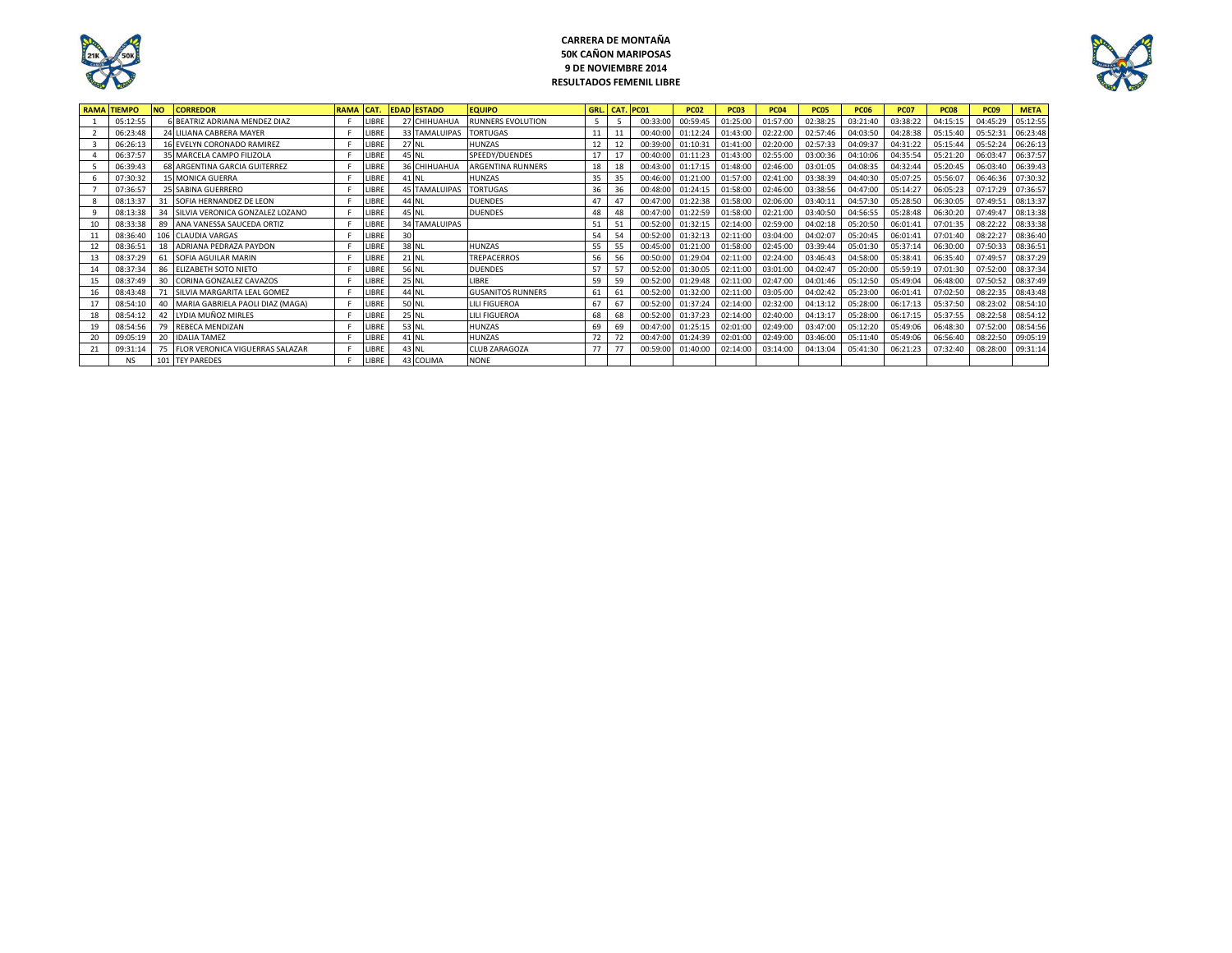

## **CARRERA DE MONTAÑA 50K CAÑON MARIPOSAS 9 DE NOVIEMBRE 2014 RESULTADOS VARONIL LIBRE**



| <b>RAMA</b>             | <b>TIEMPO</b>        | <b>NO</b> | <b>CORREDOR</b>                                          | RAMA        | CAT.           |    | <b>DAD ESTADO</b> | <b>EQUIPO</b>                          | <b>GRI</b>     | CAT            | PC01                | <b>PC02</b>          | <b>PC03</b>          | <b>PC04</b>          | <b>PC05</b>          | <b>PC06</b>          | <b>PC07</b>          | <b>PC08</b>          | <b>PC09</b>          | <b>META</b>          |
|-------------------------|----------------------|-----------|----------------------------------------------------------|-------------|----------------|----|-------------------|----------------------------------------|----------------|----------------|---------------------|----------------------|----------------------|----------------------|----------------------|----------------------|----------------------|----------------------|----------------------|----------------------|
|                         | 04:53:28             |           | FIDEL ALEJANDRO MARTINEZ MARTINEZ                        | н           | LIBRE          |    | <b>28 NL</b>      | EQUUMONS                               |                | $\mathbf{1}$   | 00:30:00            | 00:53:00             | 01:15:00             | 01:41:00             | 02:09:24             | 02:56:12             | 03:13:37             | 03:51:30             | 04:22:50             | 04:53:28             |
| $\overline{2}$          | 05:01:35             |           | MARIO ALBERTO VAZQUEZ LEAL                               | H           | LIBRE          |    | 27 NL             | TRISALMONES TRIATLON                   | $\overline{2}$ | $\overline{2}$ | 00:31:00            | 00:55:24             | 01:17:00             | 01:45:00             | 02:37:42             | 02:59:35             | 03:19:32             | 03:57:43             | 04:32:24             | 05:01:35             |
| $\overline{\mathbf{3}}$ | 05:08:55             |           | 2 HIRSTO YORDANOV                                        | H           | LIBRE          |    | 32 NL             | EQUUMONS                               | $\overline{3}$ | $\overline{3}$ | 00:32:00            | 00:58:31             | 01:22:00             | 01:53:00             | 02:38:00             | 03:18:10             | 03:36:02             | 04:12:06             | 04:39:53             | 05:08:55             |
| $\overline{4}$          | 05:09:43             |           | 3 DAVID NAJERA ARRIAGA                                   | H           | LIBRE          |    | 42 COAHUILA       | <b>STEEL RUNNERS</b>                   | $\overline{4}$ | $\overline{4}$ | 00:31:00            | 00:55:22             | 01:18:00             | 01:47:00             | 02:37:51             | 03:09:28             | 03:28:24             | 04:04:29             | 04:40:20             | 05:09:43             |
| 5                       | 05:14:41             |           | 10 SERGIO VIDALS ALVAREZ                                 | н           | LIBRE          |    | 38 JALISCO        |                                        | 6              | 6              | 00:32:00            | 00:57:12             | 01:24:00             | 01:55:00             | 02:38:01             | 03:14:55             | 03:34:15             | 04:15:40             | 04:45:38             | 05:14:41             |
| 6                       | 05:39:40             |           | 32 JESUS VELAZQUEZ MUÑIZ                                 | н           | LIBRE          |    | 34 NL             | CONDOR                                 | $\overline{7}$ | $\overline{7}$ | 00:40:0             | 01:07:15             | 01:34:00             | 02:36:00             | 02:46:53             | 03:34:15             | 03:52:59             | 04:29:40             | 05:07:50             | 05:39:40             |
| $\overline{7}$          | 05:52:06             |           | 19 JAVIER FLORES AGUILERA                                | H           | <b>IBRF</b>    |    | 37 NL             | <b>EXPERIENCIA Y AVENTURA</b>          | 8              | 8              | 00:37:0             | 01:06:49             | 01:33:00             | 02:06:00             | 02:39:41             | 03:36:30             | 03:55:55             | 04:35:38             | 05:16:48             | 05:52:06             |
| 8                       | 05:52:09             |           | 67 ISBAC MORALES OCAMPO                                  | H           | LIBRE          |    | 45 CHIHUAHUA      | <b>VESPA RUNNERS</b>                   | 9              | $\mathsf g$    |                     | 00:59:15             |                      | 02:25:00             |                      |                      |                      |                      | 05:25:03             | 05:52:09             |
| $\overline{9}$          | 06:05:11             |           | 58 ARTURO GONZALEZ ALANIS                                | H           | LIBRE          |    | 58 NL             | <b>SPEEDY SPORTS</b>                   | 10             | 10             | 00:32:0<br>00:36:0  | 01:05:31             | 01:23:00<br>01:35:00 | 03:30:00             | 02:38:13<br>02:47:26 | 03:26:38<br>03:41:00 | 03:53:04<br>04:07:06 | 04:36:50<br>05:09:54 | 05:31:58             | 06:05:1              |
| 10                      | 06:27:53             |           | 63 J. FELIPE IPIÑA CERDA                                 | н           | LIBRE          |    | 50 NL             |                                        | 13             | 13             | 00:42:0             | 01:12:38             | 01:40:00             | 02:28:00             | 03:00:52             | 04:08:56             | 04:32:34             | 05:18:30             | 06:03:28             | 06:27:53             |
| $11\,$                  |                      |           | 37 ARMANDO LOAIZA ZALETA                                 |             |                |    | 23 NL             |                                        | 14             | 14             | 00:38:0             | 01:07:17             |                      | 03:09:00             | 02:49:56             | 03:56:40             | 04:23:43             |                      | 05:52:35             | 06:32:54             |
|                         | 06:32:54             |           |                                                          | н           | LIBRE          |    |                   | CARE                                   |                | 15             |                     |                      | 01:36:00             |                      |                      |                      | 04:30:40             | 05:12:40             |                      |                      |
| 12                      | 06:36:41<br>06:37:45 |           | 92 ALEJANDRO ROBLES GARAY                                | н<br>H      | LIBRE<br>LIBRE |    | 42 NL<br>31 NL    | TREPACERROS                            | 15             |                | 00:40:00            | 01:10:49             | 01:39:00             | 02:18:00             | 02:57:40             | 04:02:47             |                      | 05:21:25             | 06:03:55             | 06:36:41             |
| 13                      |                      |           | 62 ALBERTO ARRIETA AMADOR                                |             |                |    |                   |                                        | 16             | 16             | 00:47:00            | 01:18:38             | 01:46:00             | 02:20:00             | 03:00:29             | 04:00:30             | 04:27:16             | 05:10:45             | 06:03:36             | 06:37:45             |
| 14                      | 06:48:41             |           | 14 DANIEL MORENO RIVERA                                  | H           | <b>LIBRE</b>   |    | 31 TEXAS          | HUNZAS                                 | 19             | 19             | 00:41:0             | 01:11:38             | 01:40:00             | 02:17:00             | 02:55:02             | 04:01:34             | 04:29:15             | 05:31:15             | 06:13:06             | 06:48:41             |
| 15                      | 06:59:46             |           | 102 JOSE ALFREDO SANCHEZ NAVARRO                         | H           | LIBRE          |    | 43 NL             | CORCELES                               | 20             | 20             | 00:38:00            | 01:08:22             | 01:38:00             | 02:15:00             | 02:51:13             | 03:54:40             | 04:23:08             | 05:13:30             | 06:07:26             | 06:59:46             |
| 16                      | 07:01:29             |           | 74 AGUSTIN HERNANDEZ DE LA ROA                           | н           | LIBRE          |    | 40 NL             | LILI FIGUEROA                          | 21             | 21             | 00:41:00            | 01:15:43             | 01:47:00             | 02:30:00             | 03:10:30             | 06:02:50             | 04:48:40             | 05:38:40             | 06:24:26             | 07:01:29             |
| $17\,$                  | 07:01:30             |           | 105 NOE MONREAL                                          | н           | LIBRE          |    | 30 NL             |                                        | 22             | 22             | 00:41:00            | 01:15:18             | 01:48:00             | 02:30:00             | 03:13:46             | 04:23:50             | 04:50:28             | 05:38:45             | 06:24:32             | 07:01:30             |
| 18                      | 07:07:16             |           | 47 ALBERTO ALEJANDRO REYES CARDENAS                      | H           | LIBRE          |    | 29 COAHUILA       | <b>MUSTANGS</b>                        | 23             | 23             | 00:39:0             | 01:08:02             | 01:40:00             | 02:55:00             | 02:57:52             | 04:10:31             | 04:38:52             | 05:33:40             | 06:24:20             | 07:07:1              |
| 19                      | 07:08:12             |           | 12 JESUS ROBERTO BUSTOS NAJERA                           | н           | LIBRE          |    | 41 COAHUILA       | MARATONISTAS DE SALTILLO               | 24             | 24             | 00:40:00            | 01:12:49             | 01:43:00             | 02:25:00             | 03:03:30             | 04:14:20             | 04:42:58             | 05:36:25             | 06:25:03             | 07:08:12             |
| 20                      | 07:09:39             |           | 66 EDUARDO GONZALEZ CERRO                                | н           | LIBRE          |    | 41 NL             | CORREDORES DEL VALLE                   | 25             | 25             | 00:42:00            | 01:16:08             | 01:48:00             | 01:53:00             | 03:07:00             | 04:16:20             | 04:42:42             | 05:31:17             | 06:24:56             | 07:09:39             |
| 21                      | 07:13:36             |           | 85 JORGE DE LA GARZA                                     | н           | <b>IBRF</b>    |    | 40 NL             | HUNZAS                                 | 26             | 26             | 00:45:0             | 01:21:00             | 01:57:00             | 02:36:00             | 03:17:28             | 04:24:10             | 04:50:30             | 05:40:50             | 06:39:24             | 07:13:36             |
| 22                      | 07:14:08             |           | 8 JUAN MANUEL LOPEZ GONZALEZ                             | н           | LIBRE          |    | 29 NL             | HUNZAS                                 | 27             | 27             | 00:38:0             | 01:07:12             | 01:36:00             | 02:14:00             | 02:52:43             | 04:10:45             | 04:41:32             | 05:34:00             | 06:39:17             | 07:14:08             |
| 23                      | 07:15:15             |           | 103 ISAC LERMA                                           | H           | LIBRE          | 25 |                   |                                        | 28             | 28             | 00:41:0             | 01:10:59             | 01:42:00             | 02:23:00             | 03:01:35             | 04:14:10             | 04:42:40             | 05:33:40             | 06:25:00             | 07:15:1              |
| 24                      | 07:16:10             |           | 60 JOSE LUIS MELLADO VAZQUEZ                             | н           | LIBRE          |    | 42 NL             | TERNIUM                                | 29             | 29             | 00:42:00            | 01:15:12             | 01:47:00             | 02:49:00             | 03:10:25             | 04:23:29             | 04:51:05             | 05:43:20             | 06:39:43             | 07:16:10             |
| 25                      | 07:21:31             |           | 72 ABRAHAM MORENO REYES                                  | H           | LIBRE          |    | 52 COAHUILA       | SECRETARIA DE EDUCACION                | 30             | 30             | 00:43:00            | 01:18:17             | 01:51:00             | 02:32:00             | 03:14:02             | 04:25:00             | 04:54:03             | 05:47:20             | 06:39:36             | 07:21:31             |
| 26                      | 07:23:42             |           | 81 DANIEL ISRAEL MEDELLIN PONCE                          | н           | LIBRE          |    | 25 NL             | <b>BLACK ENDURANCE</b>                 | 31             | 31             | 00:39:00            | 01:09:45             | 01:39:00             | 02:19:00             | 03:00:43             | 04:13:40             | 04:43:13             | 05:46:40             | 06:39:48             | 07:23:42             |
| 27                      | 07:25:56             |           | 46 EDUARDO MENCHACA TREVIÑO                              | н           | LIBRE          |    | 54 COAHUILA       | <b>TORNADOS</b>                        | 32             | 32             | 00:42:0             | 01:16:13             | 01:49:00             | 02:21:00             | 03:24:14             | 04:27:40             | 04:57:58             | 05:48:50             | 06:39:54             | 07:25:56             |
| 28                      | 07:27:42             |           | 109 MAURO AQUINO HERNANDEZ                               | H           | <b>LIBRE</b>   |    | <b>22 NL</b>      | PENTATHLON                             | 33             | 33             | 00:42:00            | 01:18:13             | 01:50:00             | 02:33:00             | 03:13:57             | 04:28:00             | 04:59:19             | 05:51:11             | 06:46:19             | 07:27:42             |
| 29                      | 07:29:50             |           | 48 MIGUEL DAVILA SEGURA                                  | H           | LIBRE          |    | 54 COAHUILA       | <b>MUSTANGS</b>                        | 34             | 34             | 00:50:00            | 01:29:48             | 02:01:00             | 02:43:00             | 03:38:50             | 04:34:55             | 05:04:48             | 06:00:29             | 06:46:31             | 07:29:50             |
| 30                      | 07:42:36             |           | 84 ANDRES GUILLERMO ALANIS TAMEZ                         | H           | LIBRE          |    | 43 NL             | OSOS                                   | 37             | 37             | 00:41:00            | 01:12:15             | 01:43:00             | 02:26:00             | 03:24:21             | 04:34:06             | 05:04:59             | 05:53:00             | 07:17:24             | 07:42:36             |
| 31                      | 07:45:45             | 41        | FRANCISCO AROZENA GUITERREZ                              | н           | LIBRE          |    | 34 TAMALUIPAS     | <b>HABANEROS</b>                       | 38             | 38             | 00:45:00            | 01:18:51             | 01:51:00             | 03:09:00             | 03:24:03             | 04:39:53             | 05:11:47             | 06:06:45             | 07:17:04             | 07:45:45             |
| 32                      | 07:46:28             | 93        | JOSE MANUEL MARTINEZ ESPINOZA                            | H           | LIBRE          |    | 32 NL             | LIBRE                                  | 39             | 39             | 00:44:0             | 01:19:49             | 01:55:00             | 02:35:00             | 03:17:21             | 04:33:40             | 05:07:43             | 06:06:03             | 07:17:16             | 07:46:28             |
| 33                      | 07:48:53             | 88        | GERARDO ESPINOZA LOZANO                                  | н           | <b>LIBRE</b>   |    | 23 NL             | HUNZAS                                 | 40             | 40             | 00:41:00            | 01:11:29             | 01:41:00             | 02:27:00             | 03:09:33             | 04:29:05             | 05:07:33             | 05:57:00             | 07:17:10             | 07:48:5              |
| 34                      | 07:49:03             | 29        | <b>CARLOS VIEYRA BUENFIL</b>                             | H           | LIBRE          |    | 35 NL             |                                        | 41             | 41             | 00:52:0             | 01:26:55             | 01:58:00             | 02:58:00             | 03:38:26             | 04:40:15             | 05:10:15             | 06:07:00             | 07:17:46             | 07:49:03             |
| 35                      | 07:50:19             | 33        | JOSE EMILIANO GALVAN HERNADEZ                            | н           | LIBRE          |    | 39 NL             | DUENDES                                | 42             | 42             | 00:45:00            | 01:19:05             | 01:53:00             | 02:47:00             | 03:18:27             | 04:37:15             | 05:08:43             | 06:06:20             | 07:17:50             | 07:50:19             |
| 36                      | 07:51:08             | 95        | <b>RICARDO VARA</b>                                      | н           | LIBRE          | 30 |                   |                                        | 43             | 43             | 00:46:00            | 01:21:00             | 01:56:00             | 02:42:00             | 03:39:35             | 04:54:00             | 05:22:11             | 06:11:40             | 07:17:56             | 07:51:08             |
| 37                      | 07:51:36             | 77        | OMAR RODRIGUEZ VELOZ                                     | H           | LIBRE          |    | 43 COAHUILA       | MUSTANGS                               | 44             | 44             | 00:52:0             | 01:32:00             | 02:01:00             | 02:55:00             | 03:45:50             | 04:57:00             | 05:28:21             | 06:20:40             | 07:18:05             | 07:51:36             |
| 38                      | 07:59:33             | 45        | <b>GERARDO BUENTELLO PEREZ</b>                           | $\mathsf H$ | LIBRE          |    | 32 NL             | <b>EXPOSURE TEAM</b>                   | 45             | 45             | 00:46:00            | 01:21:00             | 01:54:00             | 02:28:00             | 03:39:31             | 04:54:20             | 05:24:06             | 06:17:30             | 07:18:00             | 07:59:33             |
| 39                      | 08:10:35             | 43        | <b>GUSTAVO CASTRO RIVERA</b>                             | H           | LIBRE          |    | 36 NL             |                                        | 46             | 46             | 00:48:00            | 01:21:00             | 01:56:00             | 02:45:00             | 03:39:40             | 04:54:30             | 05:25:12             | 06:17:40             | 07:18:11             | 08:10:35             |
| 40                      | 08:17:08             | 104       | EDGAR LAZARO CALDERON DIAZ                               | н           | LIBRE          |    | 30 NL             | PENTATHLON                             | 49             | 49             | 00:42:00            | 01:18:42             | 01:55:00             | 02:42:00             | 03:38:31             | 04:46:40             | 05:15:50             | 06:16:47             | 07:49:34             | 08:17:08             |
| 41                      | 08:20:09             | 90        | RAMIRO PEREZ CORTEZ                                      | н           | <b>LIBRE</b>   |    | 48 NL             | <b>GUSANITOS RUNNERS</b>               | 50             | 50             | 00:44:0             | 01:19:55             | 01:56:00             | 02:42:00             | 03:45:55             | 05:04:20             | 05:38:32             | 06:38:20             | 07:49:43             | 08:20:09             |
| 42                      | 08:35:05             | 26        | FRANCISCO JAVIER SALAZAR GARZA                           | H           | <b>LIBRE</b>   |    | 40 NL             | <b>GUSANITOS RUNNERS</b>               | 52             | 52             | 00:52:0             | 01:29:08             | 02:01:00             | 02:57:00             | 04:01:33             | 05:12:55             | 05:47:19             | 06:44:40             | 07:50:42             | 08:35:05             |
| 43                      | 08:35:15             | 107       | ANA MARIA TAMEZ VILLALON                                 | н           | LIBRE          | 30 |                   |                                        | 53             | 53             | 00:58:0             | 01:40:00             | 02:14:00             | 03:07:00             | 04:03:03             | 05:15:44             | 05:52:11             | 06:53:40             | 07:50:47             | 08:35:15             |
| 44                      | 08:37:35             | 87        | NESTOR ALANIS GONZALEZ                                   | н           | LIBRE          |    | 64 NL             | <b>DUENDES</b>                         | 58             | 58             | 00:52:00            | 01:29:48             | 02:11:00             | 03:04:00             | 04:02:52             | 05:19:30             | 05:58:56             | 07:01:45             | 08:22:17             | 08:37:35             |
| 45                      | 08:38:07             | 49        | JORGE EVELIO GONZALEZ LOPEZ                              | н           | LIBRE          |    | 42 COAHUILA       | <b>MUSTANG</b>                         | 60             | 60             | 00:52:0             | 01:32:00             | 02:01:00             | 02:57:00             | 03:45:43             | 04:58:30             | 05:40:27             | 06:40:35             | 07:50:23             | 08:38:07             |
| 46                      | 08:44:16             | 54        | MIGUEL PRO SADA                                          | H           | LIBRE          |    | 42 NL             | LILI FIGUEROA                          | 62             | 62             | 00:52:0             | 01:33:54             | 02:01:00             | 03:00:00             | 03:49:34             | 05:14:30             | 05:52:15             | 06:52:55             | 07:51:00             | 08:44:1              |
| 47                      | 08:48:25             | 73        | ESTEBAN A. ACEVEDO MENDEZ                                | н           | LIBRE          |    | 27 TAMALUIPAS     | <b>SPARTAN TEAM</b>                    | 63             | 63             | 00:42:00            | 01:10:14             | 01:48:00             | 02:31:00             | 03:13:51             | 04:33:00             | 05:12:28             | 06:27:50             | 07:50:01             | 08:48:25             |
| 48                      | 08:48:45             | 27        | EDUARDO RUIZ LEYVA                                       | H           | LIBRE          |    | 42 NL             |                                        | 64             | 64             | 00:48:00            | 01:24:22             | 01:58:00             | 02:43:00             | 03:40:04             | 04:58:45             | 05:36:00             | 06:38:10             | 07:50:28             | 08:48:45             |
| 49                      | 08:48:59             | 110       | JOSE GERARDO VALDEZ                                      | н           | LIBRE          | 30 |                   |                                        | 65             | 65             | 00:46:00            | 01:23:38             | 01:58:00             | 02:49:00             | 03:40:00             | 04:55:20             | 05:37:01             | 06:37:00             | 07:50:38             | 08:48:59             |
| 50                      | 08:49:01             | 83        | JUAN CARLOS TREVIÑO MARTINEZ                             | н           | LIBRE          |    | 41 NL             | CORREDORES DEL VALLE                   | 66             | 66             | 00:46:0             | 01:21:15             | 01:58:00             | 02:48:00             | 03:39:53             | 04:56:40             | 05:36:24             | 06:38:00             | 07:50:56             | 08:49:0              |
| 51                      | 08:56:49             | 22        | JESUS EMILIO LOPEZ GONZALEZ                              | H           | LIBRE          |    | 41 NL             | HUNZAS                                 | 70             | 70             | 00:50:0             | 01:29:38             | 02:11:00             | 03:05:00             | 04:03:10             | 05:25:05             | 06:05:12             | 07:08:30             | 08:22:54             | 08:56:49             |
|                         |                      |           |                                                          |             |                |    |                   |                                        |                |                |                     |                      |                      |                      |                      |                      |                      |                      |                      |                      |
| 52<br>53                | 08:57:48<br>09:09:55 | 94<br>82  | <b>JOSE LUIS GONZALEZ</b><br>DIEGO ERNESTO GOMEZ IÑIGUEZ | H<br>H      | LIBRE<br>LIBRE | 30 | 20 NL             | VERTIMANIA<br><b>GUSANITOS RUNNERS</b> | 71<br>73       | 71<br>73       | 00:51:0<br>00:50:00 | 01:33:58<br>01:29:41 | 02:14:00<br>02:11:00 | 03:10:00<br>02:59:00 | 04:03:14<br>04:02:23 | 05:29:50<br>05:23:15 | 06:05:59<br>06:02:20 | 07:09:07<br>07:04:55 | 08:22:43<br>08:23:13 | 08:57:48<br>09:09:55 |
|                         |                      |           |                                                          |             |                |    |                   |                                        |                |                |                     |                      |                      |                      |                      |                      |                      |                      |                      |                      |
| 54                      | 09:10:23             | 78        | ANGEL SERGIO TAMEZ ALMAGUER                              | н           | LIBRE          |    | 42 NL             | HUNZAS                                 | 74             | 74             | 00:51:00            | 01:32:00             | 02:11:00             | 03:04:00             | 04:02:57             | 05:26:50             | 06:05:14             | 07:08:26             | 08:23:09             | 09:10:23             |
| 55                      | 09:16:59             | 70        | JOSE HUMBERTO CONTRERAS CORONADO                         | н           | LIBRE          |    | 57 NL             | LIBRE                                  | 75             | 75             | 00:49:0             | 01:26:16             | 01:58:00             | 02:46:00             | 03:38:46             | 05:07:15             | 05:47:42             | 07:04:25             | 08:23:06             | 09:16:59             |
| 56                      | 09:21:38             | 36        | CARLOS ALBERTO AGUIRRE RODRIGUEZ                         | н           | LIBRE          |    | 35 NL             | ROL MONTERREY                          | 76             | 76             | 00:46:0             | 01:21:00             | 01:58:00             | 02:15:00             | 04:02:12             | 05:22:28             | 06:02:21             | 07:04:50             | 08:23:17             | 09:21:38             |
| 57                      | 09:40:01             | 55        | <b>HIRAM GARCIA</b>                                      | H           | LIBRE          |    | 44 NL             | <b>DUENDES</b>                         | 78             | 78             | 00:58:0             | 01:37:15             | 02:11:00             | 02:08:00             | 04:02:35             | 05:15:22             | 05:50:22             | 06:50:40             | 08:22:38             | 09:40:01             |
|                         | <b>DNF</b>           | 76        | JESUS FERNANDO AVILES HILARIO                            | н           | LIBRE          |    | 38 COAHUILA       | MUSTANGS                               |                |                | 00:59:00            | 01:41:00             | 02:14:00             | 03:14:00             | 04:28:00             | <b>DNF</b>           |                      |                      |                      |                      |
|                         | <b>DNF</b>           | 59        | ROBERTO CARLOS ALMGUER MONTEMAYOR                        | H           | LIBRE          |    | 43 NL             | K2 TEAM                                |                |                | 01:09:0             | 02:01:02             | 02:21:00             | 02:30:00             | <b>DNF</b>           |                      |                      |                      |                      |                      |
|                         | <b>DNF</b>           | 13        | ABRAHAM ENOC RIOS MARTINEZ                               | Η           | <b>IBRE</b>    |    | 37 COAHUILA       | SIN LIMITES RUNNING TEAM               |                |                | 00:41:0             | 01:16:42             | 01:51:00             | 02:41:00             | <b>DNF</b>           |                      |                      |                      |                      |                      |
|                         | <b>DNF</b>           | 91        | BERNARDO PROAÑO ARCINIEGA                                | н           | LIBRE          |    | 36 NL             |                                        |                |                | 00:39:00            | 01:09:33             | 01:37:00             | 02:26:00             | <b>DNF</b>           |                      |                      |                      |                      |                      |
|                         | <b>DNF</b>           | 44        | CESAR CELESTINO RODRIGUEZ MARTIN                         | H           | LIBRE          |    | <b>28 NL</b>      | <b>BLACK DIAMOND</b>                   |                |                | 00:46:00            |                      | 01:57:00             | 02:41:00             | <b>DNF</b>           |                      |                      |                      |                      |                      |
|                         | 21K                  | 50        | LUIS MARIO BENITEZ PLAUCHUD                              | н           | LIBRE          |    | 50 NL             | <b>DUENDES</b>                         |                |                |                     |                      |                      |                      |                      |                      |                      |                      |                      |                      |
|                         | 21K                  | 52        | RODOLFO VILLAREAL SAF                                    | H           | LIBRE          |    | 51 NI             | DUENDES                                |                |                |                     |                      |                      |                      |                      |                      |                      |                      |                      |                      |
|                         | 21K                  | 56        | ARTURO WILLIAMS SANTOS                                   | H           | LIBRE          |    | 49 NL             |                                        |                |                |                     |                      |                      |                      |                      |                      |                      |                      |                      |                      |
|                         | 21K                  | 65        | JOSE DE JESUS CASTILLO ORTIZ                             | H           | LIBRE          |    | 39 NL             |                                        |                |                |                     |                      |                      |                      |                      |                      |                      |                      |                      |                      |